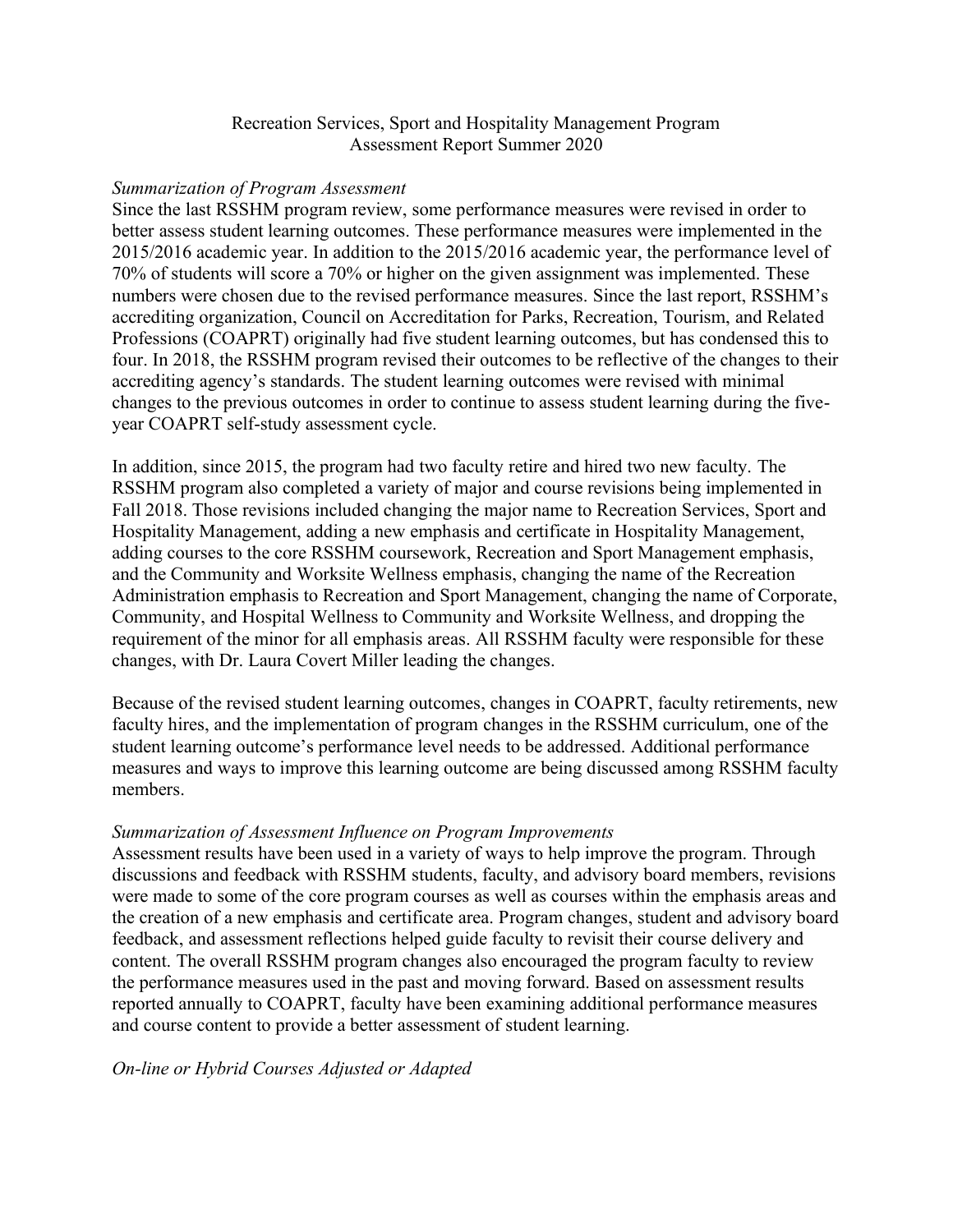Certain RSSHM courses have been taught online during summer sessions, but they have contained the same content/learning assignments and direct/indirect assessments as those offered in a traditional classroom setting. The online courses are aligned with the revised student learning outcomes and the revised COAPRT outcomes.

**A**. The Recreation Services, Sport and Hospitality Management (RSSHM) program is accredited through the Council on Accreditation for Parks, Recreation, Tourism, and Related Professions (COAPRT). The most recent accreditation cycle was 2014. The RSSHM program will be completing their reaccreditation cycle the Spring of 2021.

**B**. The RSSHM program is aligned with COAPRT's national standards. The program's student learning outcomes are based on the national organizations established standards. These national standards assist in establishing student learning outcomes, expectations, and performance measures for students and faculty.

**C**. Student Learning Outcomes

**1**. Students will demonstrate knowledge related to the foundations of recreation related professions.

*COAPRT defines foundations as "background, nature, and scope of the profession including history, philosophy, and social and behavioral science underpinnings" (COAPRT Standards Handbook, p. 13, 2019).*

**2.** Students will demonstrate an understanding of techniques and processes utilized by recreation related professionals.

**3**. Students will demonstrate the ability to design, implement and evaluate recreation services based on the population's needs.

**4**. Students will demonstrate knowledge related to operations and management in recreation related services.

*COAPRT defines knowledge related to operations and management as "planning, organizing, staffing, directing, leading, controlling, reporting, finance, resource acquisition, marketing, and critical thinking." Strategic management is also included within this definition. This refers to "processes that managers in parks, recreation, tourism, and related professions use to optimize the success of the organization within the external systems in which their organizations operates" (COAPRT Standards Handbook, p. 13, 2019).*

**D**. Please see attached Student Learning Outcomes Table. Measures considered indirect evidence are indicated on table. Although not associated with a specific student learning outcome, the RSSHM faculty annually collect program feedback from RSSHM students and professionals on the RSSHM advisory board.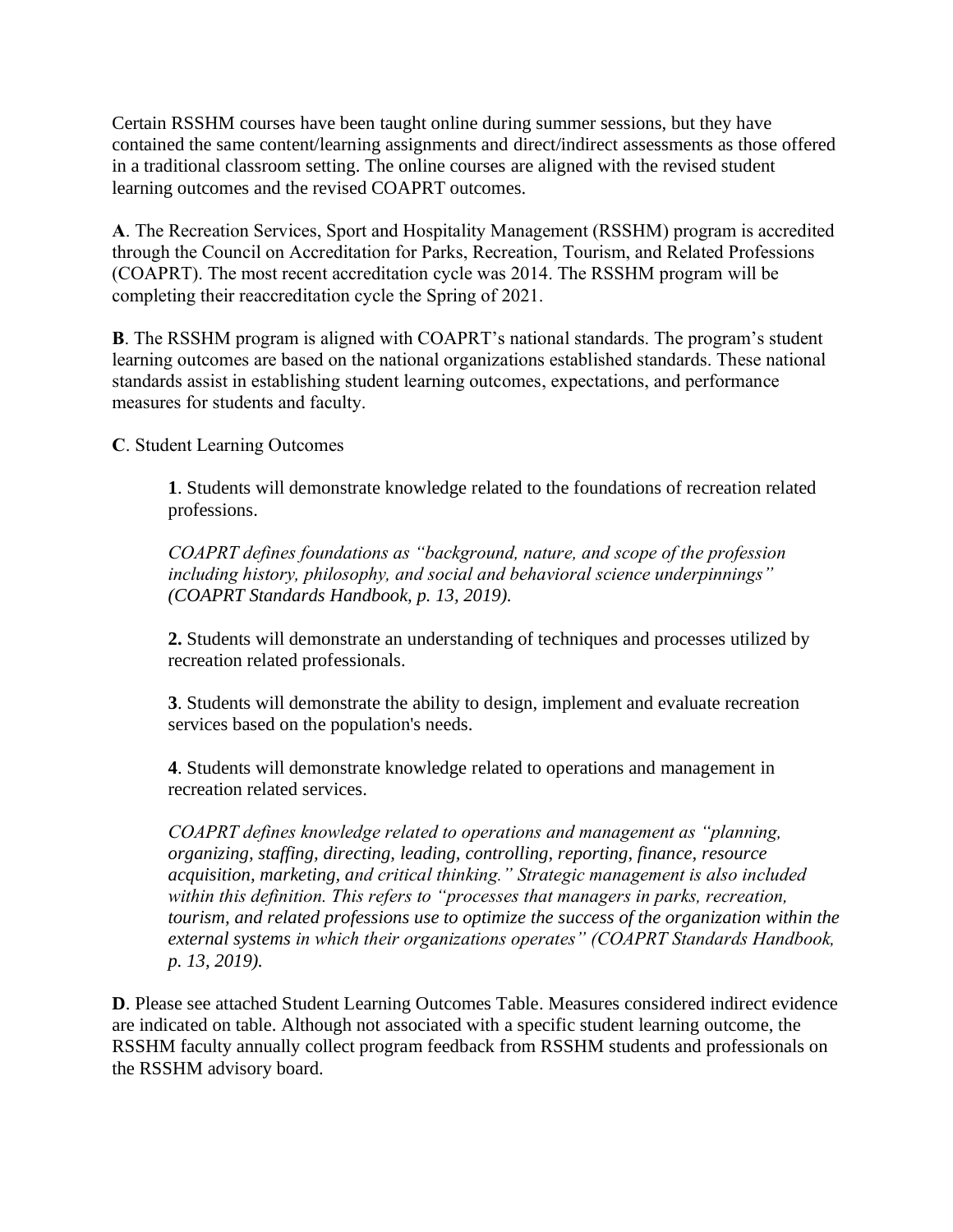### **E.** Please see attached Student Learning Outcomes Table

**F.** The analysis of the assessment results indicate students are achieving the performance level (70% of students will earn a 70% or higher on the indicated assignment) for the student learning outcomes: (2) Students will demonstrate an understanding of techniques and processes utilized by recreation related professionals (3) Students will demonstrate the ability to design, implement and evaluate recreation services based on the population's needs and (4) Students will demonstrate knowledge related to operations and management in recreation related services. At least 80% of students have been achieving the designated performance levels for the past five academic years for outcomes two and three, with the exception of spring 2020 for outcome two. This could be due to the effects of COVID-19, transitioning to an online platform starting in March of 2020, and students opting to take the pass/fail option for the course. At least 74% of students have been achieving the designated performance levels for the past five academic years for outcome four, with the exception of spring 2020. This also could be due to the effects of COVID-19, transitioning to an online platform starting in March 2020, and students opting to take the pass/fail option for the course.

Although students have been meeting the designated performance levels, additional performance measures could be included for outcomes two, three and four to provide more of an overall assessment of student learning outcomes to further satisfy the national accreditation agency of COAPRT. An additional performance measure was added in 2015 for the student learning outcome three to gain a better understanding of student learning. Additional performance measures for outcomes two and four are currently being examined.

The analysis of the assessment results also indicated students have not been always achieving the performance level for student learning outcomes: (1) Students will demonstrate knowledge related to the foundations of recreation related professions. In the past five years, data has demonstrated 70% students have not been reaching the performance level of 70% or higher acheiving a 70% or higher for outcome one. This inconsistency could be related to variety of faculty instructing the course in the past five years. In the 2015/2016 academic year, due to lack of faculty, an adjunct taught the class. In 2016/2017, two new faculty were hired in the RSSHM program. Both of the new faculty members taught the course, one being the fall the other the spring semester. In 2017/2018, the same faculty member was assigned to teach the course both semesters. In 2018/2019, the RSSHM program went through many program and course revisions. Due to all of the program revisions and learning outcomes being revised (both nationally and within the program), the performance measure (pre/post-test exam questions) were not administered by the faculty in 2018/2019. In 2019/2020, the pre/post-test exam questions were again used as part of the performance measure, but were not part of the student's overall grade. Due to this, students may not have taken proper preparations for the pre/post-test exam. Starting the academic year 2020/2021, the pre/post-test exam questions will be included in the students' overall grade. It is also noted, just as outcomes two through four, additional performance measures could be considered in order to provide a more in-depth overview of student learning for outcome one as reflected by other programs accredited through COAPRT. It is evident by the second performance measure for student learning outcome one students have learned this foundational knowledge when completing other courses within the RSSHM program.